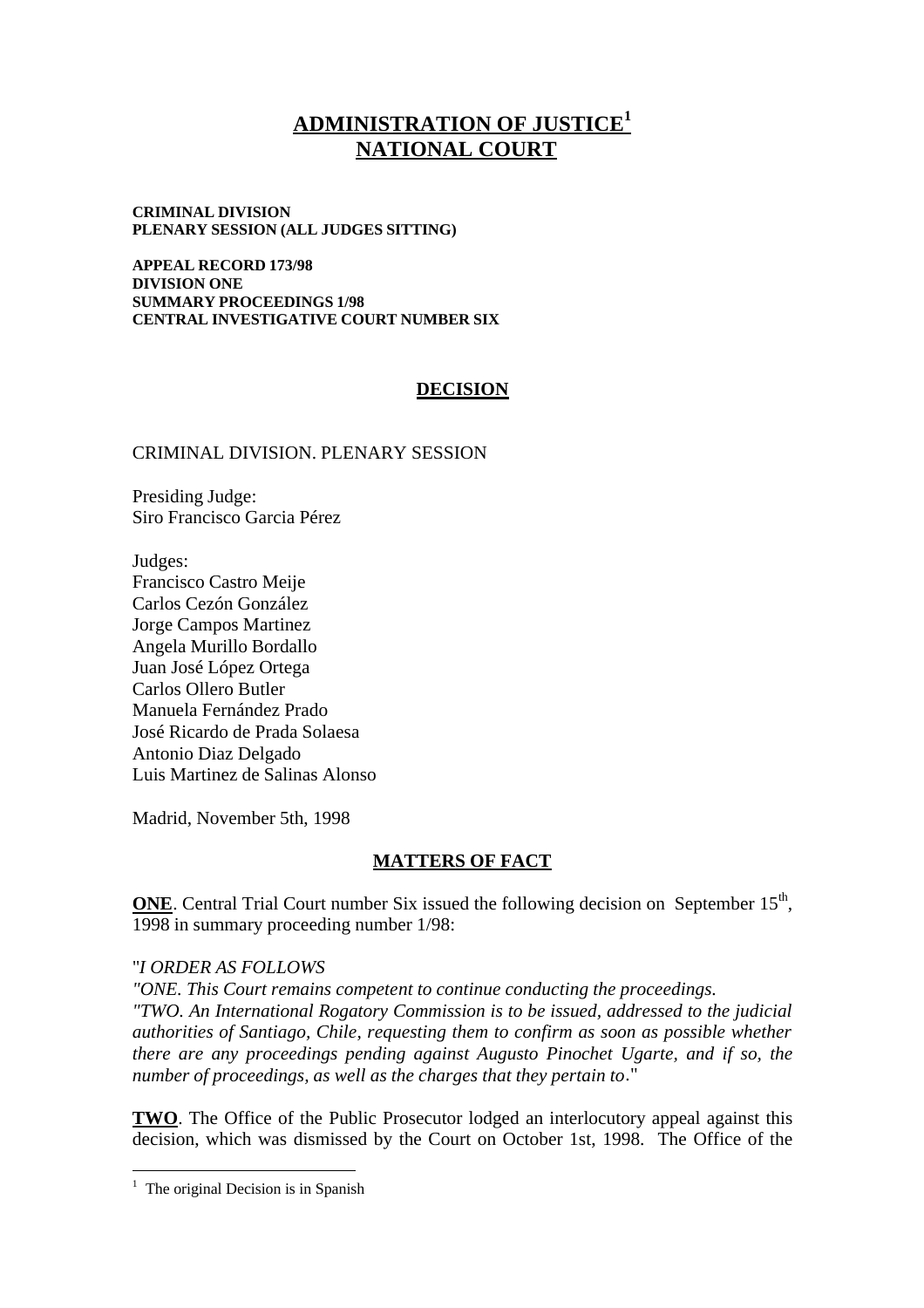Public Prosecutor lodged a further appeal, and the latter was admitted for consideration in only one part.

**THREE**. The pertinent evidence and record were transferred to Division One of this Court, and after the first stage of the proceedings had been conducted, under article-197 of the Organic Law of the Judiciary, the Court issued an order on October  $22<sup>nd</sup>$  of this year, deciding that all the Judges of the Court would hear the case, establishing that there would be a public hearing, setting forth the date and time it would be held.

**FOUR**. The hearing took place on October 29th, with the appellant Office of the Public Prosecutor represented by Ignacio Peláez and appellees Josefina Llidó Mengual, Maria Alsina and the Association of Relatives of Disappeared Prisoners, represented by counsel, Don Juan E. Garcés y Ramón.

The appeal was considered and a vote taken on the morning of following day, October  $30<sup>th</sup>$  of this year.

At about 2 p.m., a decision having been adopted by unanimity, it was communicated to the parties, and made available to the public.

**FIVE**. The decision was written by Judge Carlos Cezón González.

# **LEGAL FOUNDATIONS**

**ONE**. Grounds for the appeal.

The grounds for the appeal lodged by the Office of the Public Prosecutor against the decision of Central Magistrate's Court Number Six confirming that Spain is competent to continue conducting the proceedings, are as follows:

First. The Office of the Public Prosecutor does not believe that the acts being investigated constitute the crime of genocide.

Second. The Office of the Public Prosecutor believes that Article 6 of the Convention for the Prevention and Punishment of the Crime of Genocide grants jurisdiction to judge the crime of genocide only to the courts of the country where the crime was committed.

Third. The Office of the Public Prosecutor disagrees that the acts in question can be legally defined as terrorism.

Fourth. It is claimed that there has been erroneous interpretation of article 5 of the Convention on Torture of December 10th, 1984.

Fifth. The Office of the Public Prosecutor claims that there is other pending legal action, as well as *res judicata* applicable to this case*.*

**TWO**. True scope of the provision contained in article 6 of the Convention for the Prevention and Punishment of the Crime of Genocide.

The second grounds for the appeal lodged by the Office of the Public Prosecutor will be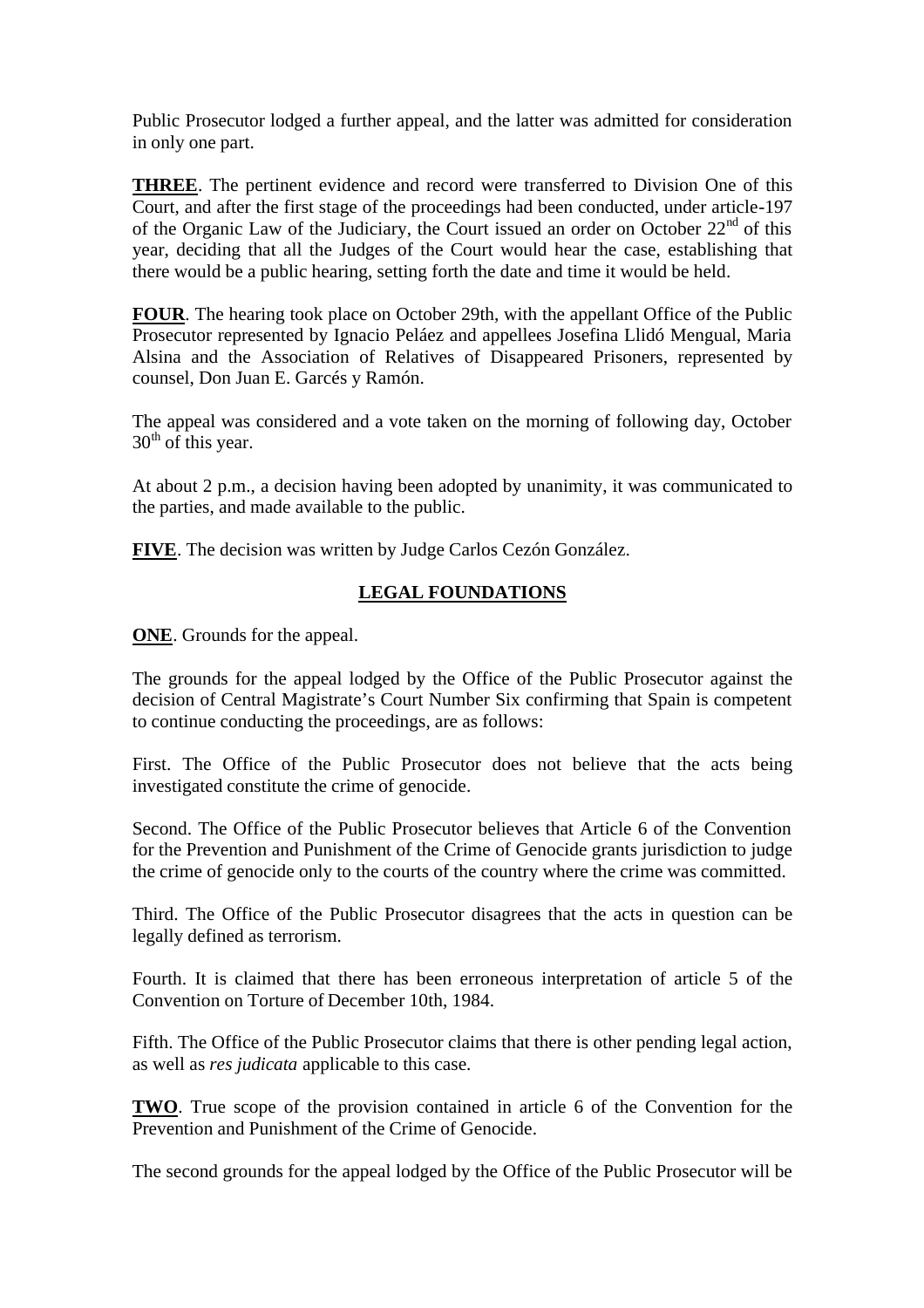analysed first by reproducing what the judges sitting in plenary session stated in the decision issued yesterday in appeal number 84/98 of Division Three (lodged against the decision of Magistrate's Court number Five declaring that Spain is competent to judge the events which are the object of summary proceedings 19/97, being conducted in that court, on genocide and terrorism, and which relates to events which took place in Argentina between 1976 and 1983).

The Convention for the Prevention and Punishment of the Crime of Genocide is dated December 9th, 1948. Spain adhered to it on 13 September, 1968 with reservations regarding the entirety of article 9, which pertains to the jurisdiction of the International Court of Justice in matters involving disputes between the contracting parties relating to the interpretation, application or execution of the Convention, including those disputes relating to the responsibility of a State in matters of genocide or any of the other acts listed in article 3. The Convention became valid for Spain on December, 12h, 1968. The Convention observes that the General Assembly of the United Nations stated in its Resolution 96(1), dated 11 December, 1946, that genocide is a crime under international law, is contrary to the spirit and the aims of the United Nations, and is condemned by the civilized world (Preamble). It also establishes that the contracting parties undertake to prevent and punish genocide committed either in times of peace or of war (article 1), whether the responsible parties be rulers, public officials or private persons (article 4), that the contracting parties agree to enact the legislation necessary to ensure the application of the provisions of the Convention, and particularly to establish effective criminal penalties to punish persons guilty of genocide or of any of the other acts listed in article 3 (article 5), and that any contracting party may request that the competent agencies of the United Nations take—in accordance with United Nations Charter—the measures it deems appropriate to prevent and punish acts of genocide or any of the other acts listed in article 3 (article 8). Its Article 6 establishes that: "Persons charged with genocide or any of the other acts enumerated in Article 3 shall be tried by a competent tribunal of the State in the territory of which the act was committed, or by such international penal tribunal as may have jurisdiction with respect to those Contracting Parties which shall have accepted its jurisdiction."

The appellants (only the Office of the Public Prosecutor in this appeal), argue that the above mentioned provision (which forms part of our internal legislation, in accordance with article 96 of the Spanish Constitution, and article 1(5) of the Civil Code) would preclude Spanish jurisdiction over an act of genocide if the crime was not committed on national territory.

The judges sitting in Plenary Session did not concur with this opinion. Article 6 of the Convention does not preclude the existence of judicial agencies with jurisdictions other than the territory where the crime was committed or the jurisdiction of an international tribunal. Article 6 of the Convention establishes an international criminal tribunal and imposes on the States which are parties to the Convention a duty to ensure that acts of genocide committed in the State parties can be judged by their judicial organs. Anything else would be contrary to the spirit of the Convention, which seeks a commitment of the contracting parties to use their respective criminal laws to prosecute genocide as a crime against international law and to avoid impunity for this grave crime, to consider this article of the Convention as a limit to the exercise of jurisdiction, that might exclude any jurisdiction other than that envisaged by the provision. The fact that the contracting parties have not agreed on universal prosecution of the crime in each of their national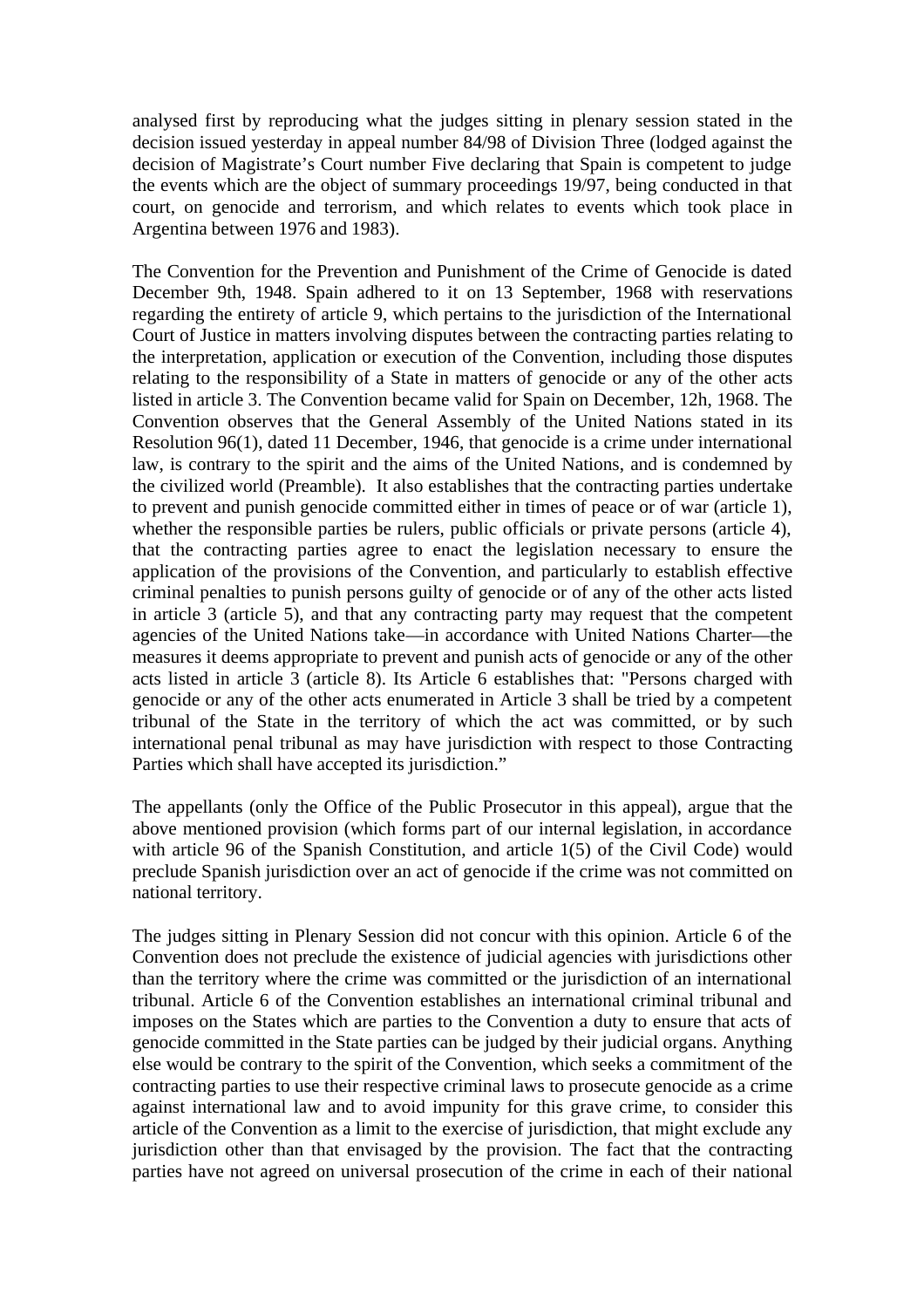jurisdictions does not preclude the establishment, by a State which is a party to the Convention, of that type of jurisdiction for a crime which involves the whole world and affects the international community, and, indeed, all of humanity directly, as stated in the Convention itself. Under no circumstances do we understand article 6 to prevent signatory States from exercising any right to prosecute established in their internal legislation. It would be unthinkable that, due to application of the Convention for the Prevention and Punishment of the Crime of Genocide, Spain, for example, could not punish a Spanish national responsible for genocide who had committed the crime outside Spain and who was currently in our country, provided the requirement specified in article 23(2) of the Organic Law of the Judiciary was met. Neither do the terms of article 6 of the Convention of 1948 authorize abolition of extraterritorial jurisdiction for the punishment of genocide by a State which is a party (such as Spain) and whose law establishes extraterritoriality with regard to prosecution for such crimes in paragraph four of article 23 of the Organic Law of the Judiciary, which is not incompatible with the Convention in any way.

It must be admitted, as a result of the primacy of international treaties over internal legislation (articles 96 of the Spanish Constitution and 27 of the Vienna Convention on Treaty Law of 1969), that article 6 of the Convention for the Prevention and Punishment of the Crime of Genocide imposes deference by jurisdictions other than those mentioned in the legal provision, and thus a State should abstain from exercising jurisdiction regarding events constituting genocide which are the object of prosecution by the courts of the country in which they took place, or by an international criminal court.

**THREE**. Applicability at the current article 23(4) of the Organic Law of the Judiciary, as the current law on procedure.

Article 23(4) of the Organic Law of the Judiciary states that Spain has the authority to hear cases involving certain acts by Spaniards or foreigners outside national territory which can be defined, according to Spanish criminal law, as one of the crimes listed in the article. It is not applied retroactively when the proclaimed jurisdiction is exercised while the provision is valid, as it is in this case, irrespective of when the events being dealt with took place. The said article 23(4) of the Organic Law of the Judiciary is not a provision for punishment, but rather a procedural one. It does not define or punish any action or omission and merely proclaims Spanish jurisdiction over crimes which are defined and punished by other laws. The procedural provision in question does not establish sanctions and does not restrict individual rights, and consequently its application for the purpose of criminal prosecution of acts which took place before it became valid is not contrary to article 9(3) of the Spanish Constitution. The legal consequence, which restricts rights, arising from the commission of a crime of genocide - the punishment - is the result of the legal provision punishing genocide and not of the procedural law which assigns jurisdiction to Spain to punish the crime. The principle of legality (article 25 of the Spanish Constitution) establishes that acts must constitute a crime - in accordance with Spanish law, according to article 23(4) above mentioned - at the time they take place and that the sentence which may be handed down be determined by a law in force when the crime took place, but it does not require that the jurisdictional and procedural provisions be in force at the time of the criminal act. Jurisdiction is a premise of the proceedings, not of the crime.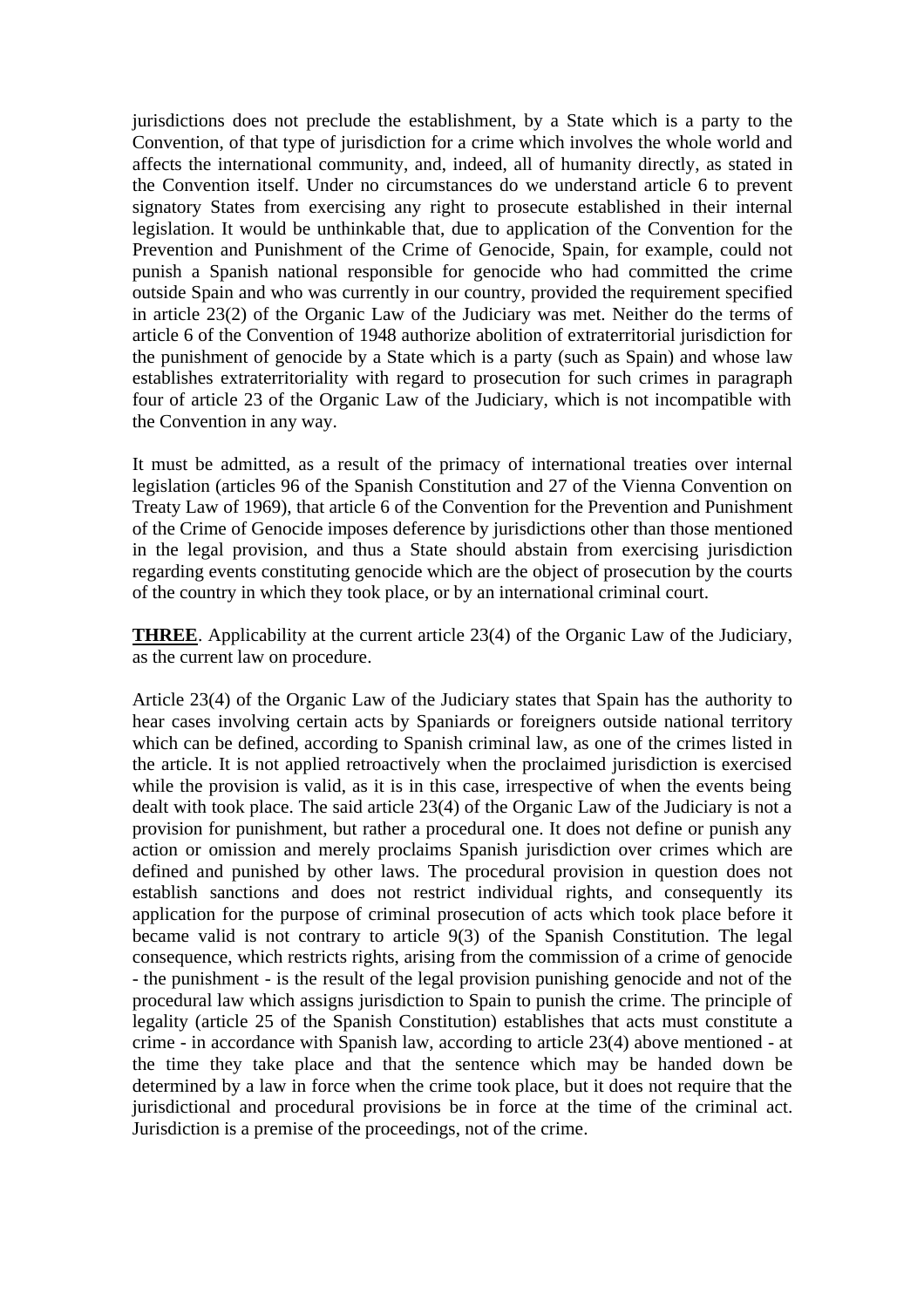Consequently, it is not necessary to resort, in order to establish Spain's authority to prosecute a crime of genocide committed abroad by nationals or foreigners during the years 1976 to 1983 --up to the time the Organic Law on the Judiciary came into forceto the provisions of article 336 of the Provisional Law on the Organisation of the Judiciary dated 15th September, 1870, revoked by the Organic Law of the Judiciary of 1985, which assigned jurisdiction to the Spanish courts to judge Spanish or foreign nationals who had committed the crime of genocide outside Spanish territory since this crime was included in the Criminal Code current in force at the time by Law 47/1971 dated 15th November, under the heading of crimes against the external security of the State. However, the argument that extraterritorial prosecution for the other crimes against the external security of the State was covered by the principle of protection has no legal relevance.

This paragraph is a transcription of paragraph three of the Legal Reasons section of the decision issued by the judges sitting in plenary session yesterday on the above mentioned appeal appearing in Record 84/98 of Division Three; only one reference has been adjusted in view of the case examined in this decision.

**FOUR**. Matters of Fact alleged in the summary proceedings.

In order to issue a decision on the appeal, it will be necessary to determine whether the matters of fact alleged in the summary proceedings can be defined, according to Spanish criminal law, as crimes of genocide or terrorism. This does not require any opinion on the consistency or rationality of the evidence supporting the allegations. The appeal does not challenge the scope of incrimination or the content of the matters of fact which must be qualified as genocide or terrorism for the purposes of challenge to jurisdiction . The parties to the appeal have not denied that the alleged events consist of deaths, illegal arrests and torture for reasons of ideological cleansing or different understanding of national identity and values, attributed to the rulers and members of the Armed Forces or security forces, and other organised groups, all of whom acted clandestinely in these events which took place in Chile during the military regime, which took power on September,  $11<sup>th</sup>$  1973.

**FIVE**. Whether the alleged events can be qualified as genocide according to Spanish criminal law.

The first part of this appeal will now be considered, and the above mentioned decision issued yesterday will be referred to.

Article 23(4) of our Organic Law of the Judiciary establishes that Spain is authorized to deal with acts of Spanish or foreign nationals which take place outside Spain and which can be defined, according to Spanish criminal law, as one of the crimes listed in this provision, starting with genocide (letter a) and continuing with terrorism (letter b) and including, lastly, any other crime which "*according to international treaties or conventions, is to be judged in Spain*" (letter g).

Genocide is a crime consisting of the total or partial extermination of a human race or group, by killing or neutralising its members. This is understood on a social level, without any need for a definitional formula. It is a concept which is felt by the international community, that is, by individuals, States and international organisations.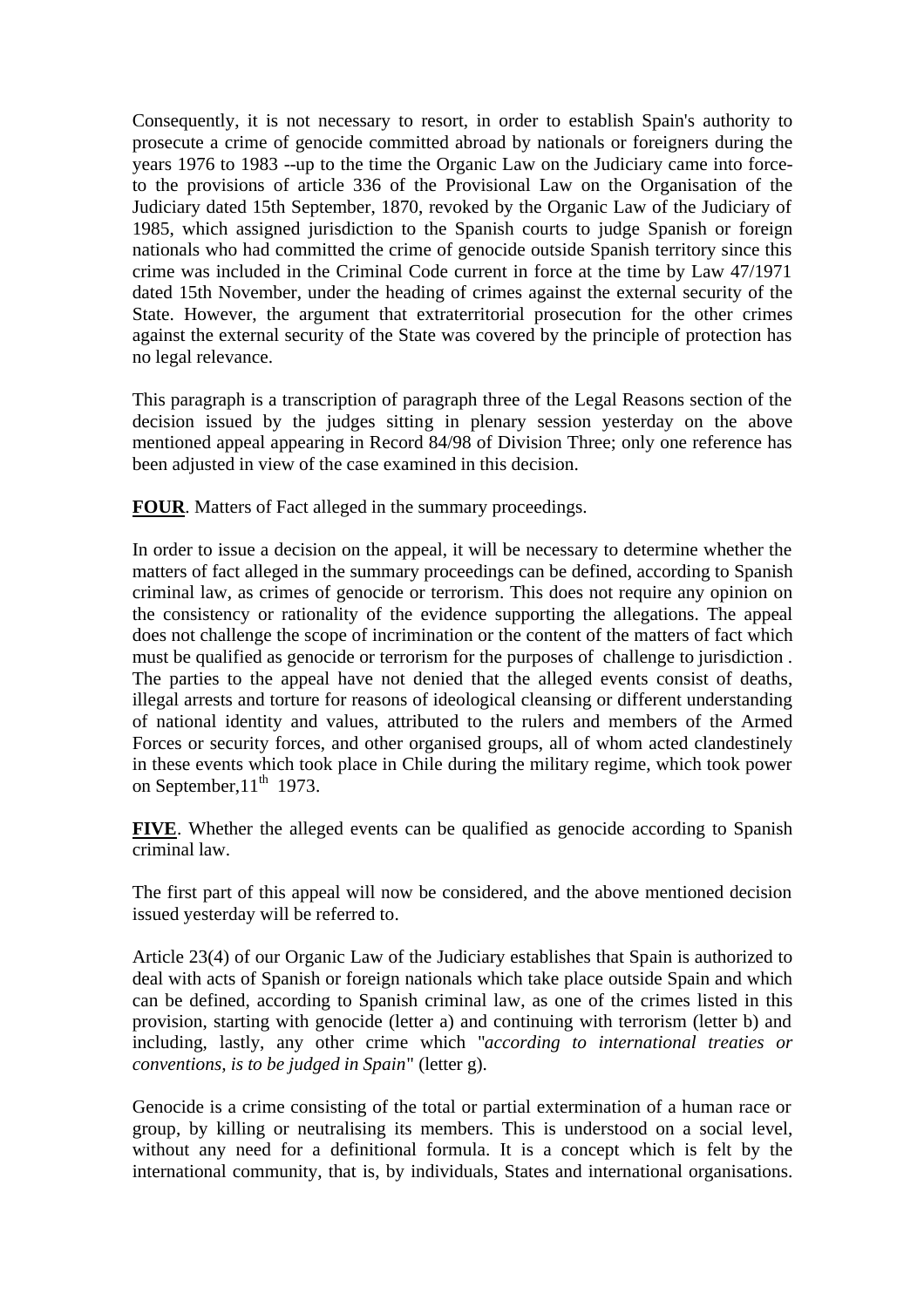Genocide has been experienced throughout history by many groups. Technology placed at the service of the accurate documentation of past events enabled humanity to appreciate the specific horrors of the persecution and holocaust suffered by the Jewish people during the Second World War. Consequently, genocide is a reality which is known, understood and felt by society. In 1946, the General Assembly of the United Nations (Resolution number 96) adopted the recommendation of the VI Commission and recognized that genocide is a crime against the Law of Peoples, and that the parties responsible, whether they be private persons, agents or official representatives of the State, must be punished for it.

The feature which characterises genocide, according to the abovementioned Resolution 96, is the extermination of a group for racial, religious, political or other reasons, this being an act which affects the conscience of society. It constitutes a crime against humanity to take action leading to the extermination of a human group, whatever the definitional features of the group may be. The Statute of the Court of Nuremberg mentioned, along the same lines, "*crimes against humanity, namely murder, extermination, enslavement, deportation and other inhuman acts against any civilian population before or during the war, or persecution for political, racial or religious reasons...*" (article 6).

In 1948, the Convention for the Prevention and Punishment of the Crime of Genocide was signed. We have already referred to it in paragraph Two of these Legal Reasons. The Convention states that genocide is a crime under international law, is contrary to the spirit and the aims of the United Nations, and is condemned by the civilised world. The Preamble states that during all periods of history, genocide has resulted in great loss of life, and it states that to free humanity from such an odious scourge, international cooperation is required.

Article 1 of the Convention states as follows: " *The Contracting Parties confirm that genocide, whether committed in time of peace or in time of war, is a crime under international law which they undertake to prevent and punish*."

Article 2 defines genocide as " *any of the following acts committed with intent to destroy, in whole or in part, a national, ethnical, racial or religious group, as such*".

And these acts committed with the aim of exterminating a group are, according to the article 2 of the Convention to which we have referred: killing members of the group, causing serious bodily or mental harm to members of the group, deliberately inflicting on the group conditions of life calculated to bring about its physical destruction in whole or in part; imposing measures intended to prevent births within the group, forcibly transfering children of the group to another group.

These are horrendous actions which justify the words "*odious scourge*" used in the Preamble to the Convention. The description of behaviours is associated with the social concept - which is understood and felt - of genocide that we have referred to. The required intention to destroy the group totally or partially is an aspect of the actions affecting a group.

In 1968, Spain signed the Convention, and in 1971, by virtue of Law 44/71 dated 15th November, it included the crime of genocide in the Criminal Code then in force - article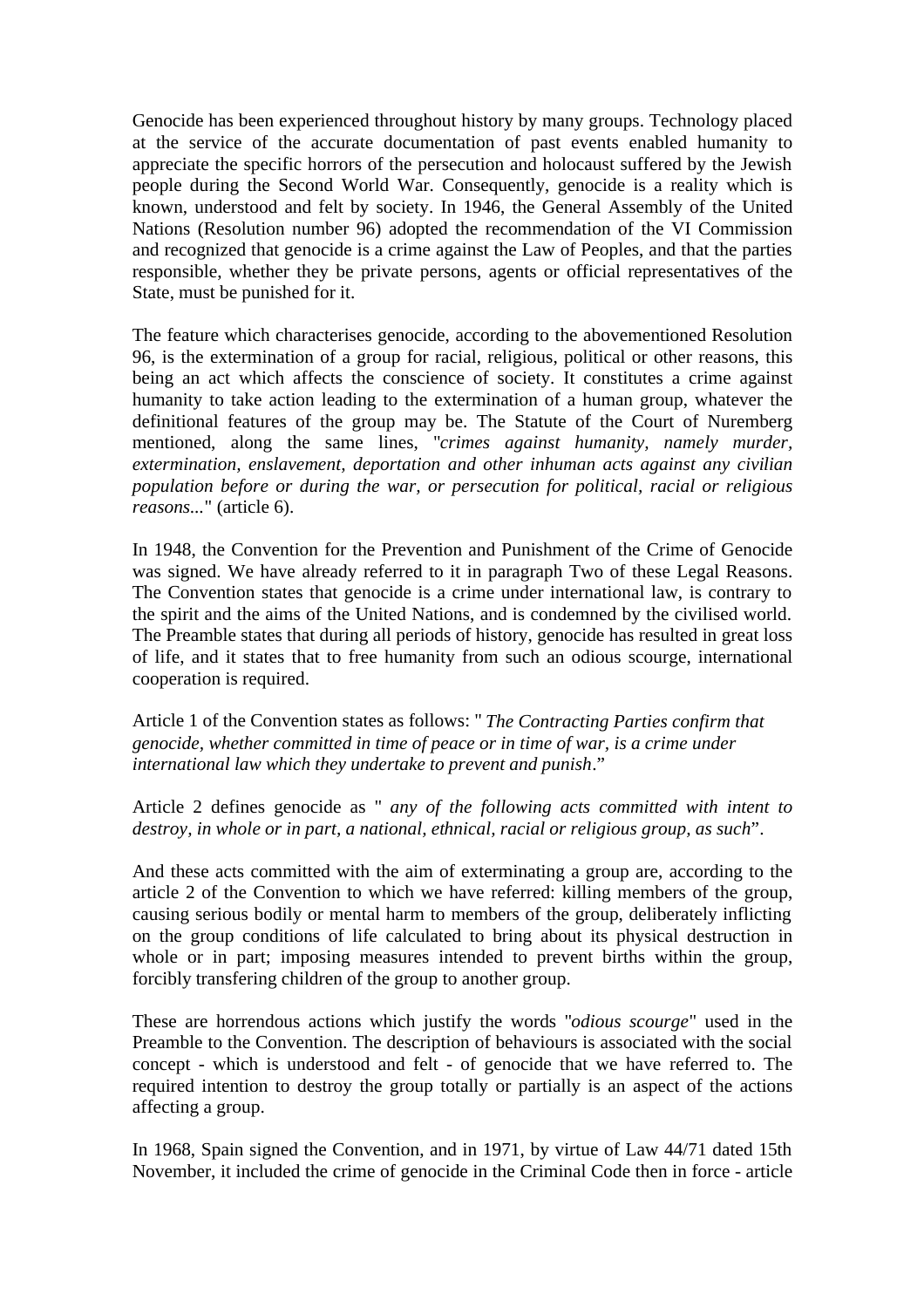137 bis- as a crime against the rights of people. Genocide was defined as follows: "*Those who, with the intention of totally or partially destroying a national ethnical, social or religious group, commit any of the following acts...*". And the Spanish Criminal Code current at the time went on to mention specific acts of genocide (deaths, injuries, subjection to conditions of existence endangering life or seriously affecting people's health, the enforced displacement of people, and others).

It must be pointed out that the word "*social*" (contrary to the definition given in the 1948 Convention) responds to what we have called the social idea or interpretation of genocide, a concept which is understood by society without any need for a definitional formula. The idea of genocide remains incomplete if the features of the group enduring the horrors and the exterminating action are limited. Moreover, the lack of a comma between the words "*national*" and "ethnical" cannot give rise to any conclusions about any limitation in our internal legislation, existing up to the time of the Criminal Code of 1995, of the definition of genocide in relation to the international concept of genocide.

In 1983, when a partial and urgent reform of the Criminal Code took place, the word "*social*" was replaced by "*racial*" in the said article 137 bis, although a comma between "national" and "*ethnical*" would still be absent. In 1995, when the penultimate reform of the now revoked Code took place, apology for genocide was criminalized.

The new Criminal Code includes genocide among the crimes against the international community in its article 607, and defines it, in accordance with the 1948 Convention, as "*the aim to destroy, in whore or in part, a national, ethnical, racial or religious group*"

These are the first paragraphs of Legal Reason number Five of the decision issued by the Plenary Session yesterday, which has been frequently referred to.

With regard to the events which took place in Chile alleged in the summary proceedings and to which this appeal relates, the Public Prosecutor maintains that the matters of fact alleged cannot constitute genocide, since the persecution which took place in Chile during the military regime from 11th September, 1973 onwards was not carried out against any national, ethnical, racial or religious group. The alleged plural and multipersonal action, in the terms in which it is mentioned in the summary proceedings, was against a group of Chilean nationals or persons resident in Chile who could be distinguished by certain features, and who undoubtedly were the object of a distinction made by the parties responsible for their persecution and harassment, and such acts of persecution and harassment consisted of deaths and illegal arrests, and in many cases the fate of the arrested parties is still unknown. They were abducted without notice from their homes and suddenly and for ever expelled from society, thus giving rise to the uncertain concept of the "*disappeared*", subjected to torture and imprisonment in clandestine or improvised detention centres, with no observance of the rights assigned to arrested persons by any legislation, and imprisoned or sentenced in penitentiary centres without their relatives being informed of their whereabouts. The events alleged in the summary proceedings undeniably reflect the intention to exterminate a group of the Chilean population, without excluding resident foreigners with similar characteristics. It was an act of persecution and harassment intended to destroy a certain sector of the population, which was a varied group, but one which could be distinguished by certain features. The group that was persecuted and harassed consisted of citizens who did not represent the type determined by the promoters of repression to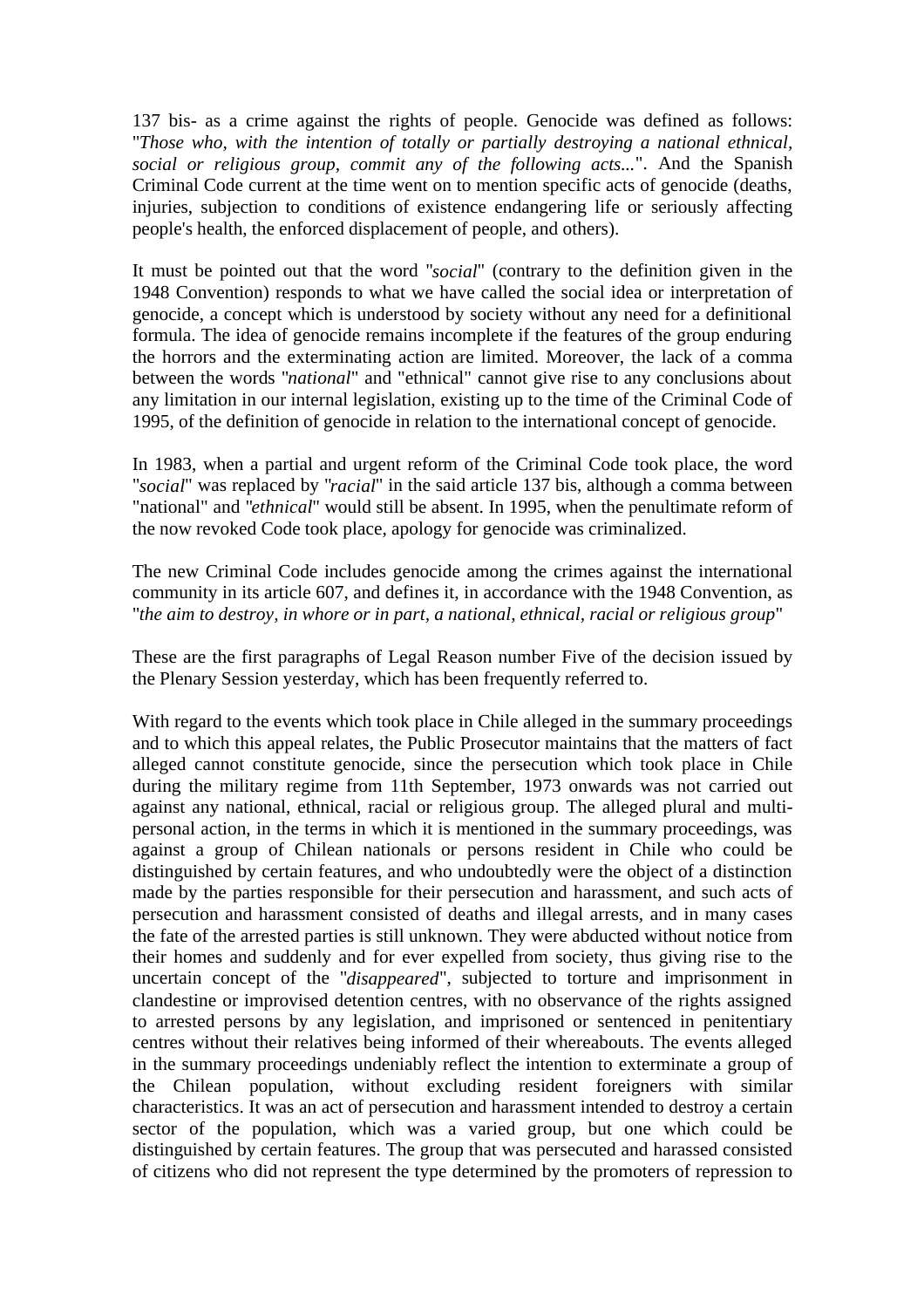be the appropriate type for the new order which they sought to impose in the country. The group consisted of citizens who opposed the military regime imposed on September 11th, people who did not agree in with the understanding of the nation's identity and values held by the new rulers, and also of citizens who were indifferent to the regime and to its understanding of national values. The repression did not seek to change the attitude of the group, but rather to destroy the group by means of arrests, torture, disappearances, deaths and harassment of the members of that group, which was clearly defined by, and identifiable to, the parties responsible for repression. It was not a random and indiscriminate action. According to the report drawn up by the National Commission for Truth and Reconciliation set up by the democratic government in Chile in 1990, between 11 September, 1973 and 10 March, 1990, the number of deaths in the country for which State agents were responsible amounted to 1068, and the number of persons who disappeared to 957.

We can now return to the Legal Reasons contained in the decision issued yesterday.

These alleged events constitute the crime of genocide. We know why the term "*political*" or the words "*or others*" do not appear in the 1948 Convention, whose article 2 lists the features of the groups which are the object of the destruction characteristic of genocide. But silence does not signify inevitable exclusion. Whatever the intentions may have been of the people who worded the text, the Convention acquired validity by virtue of the subsequent signing and adhesion to the treaty by members of the United Nations who shared the view that genocide was an odious scourge which they must undertake to prevent and punish. Article 137-bis of the revoked Spanish Criminal Code and article 607 of the current Criminal Code, which took into account the worldwide concern that gave rise to the 1948 Convention, cannot exclude from their definitions events such as those alleged in these proceedings. The necessary implication of the obligation felt by countries that were parties to the 1948 Convention to punish genocide and to prevent it from being committed with impunity - as it was considered a horrendous crime under international law- is that the phrase "*national group*" must mean not "*a group of persons who form part of the same nation*", but simply a national human group, a human group distinguished by certain characteristics which forms part of a greater group. The limited interpretation of this type of genocide, which the appellant seeks to make, would prevent the definition as genocide of acts as odious as the systematic elimination by the people in power, or by a gang, of AIDS sufferers as a group with a particular characteristic, or of the elderly, also as a group distinguished by a particular feature, or of foreigners residing in a country who, despite coming from different nations, may be considered to be a national group in relation to the country in which they live, where they are distinguished precisely by not being nationals of that State. This social concept of genocide, which is felt and understood by the community, and which gives rise to the community's rejection of and horror at the crime, would not allow for exclusions such as those just mentioned. The prevention and punishment of genocide as an international crime and as an evil which directly affects the international community, according to the intentions of the 1948 Convention -which can be inferred from the text- cannot be effective if we exclude from consideration certain national groups distinguished by particular features, discriminating against them with respect to others. Neither the 1948 Convention nor our current Criminal Code nor the revoked criminal code expressly preclude this necessary inclusion.

In these terms, the events alleged in the summary proceedings constitute genocide, and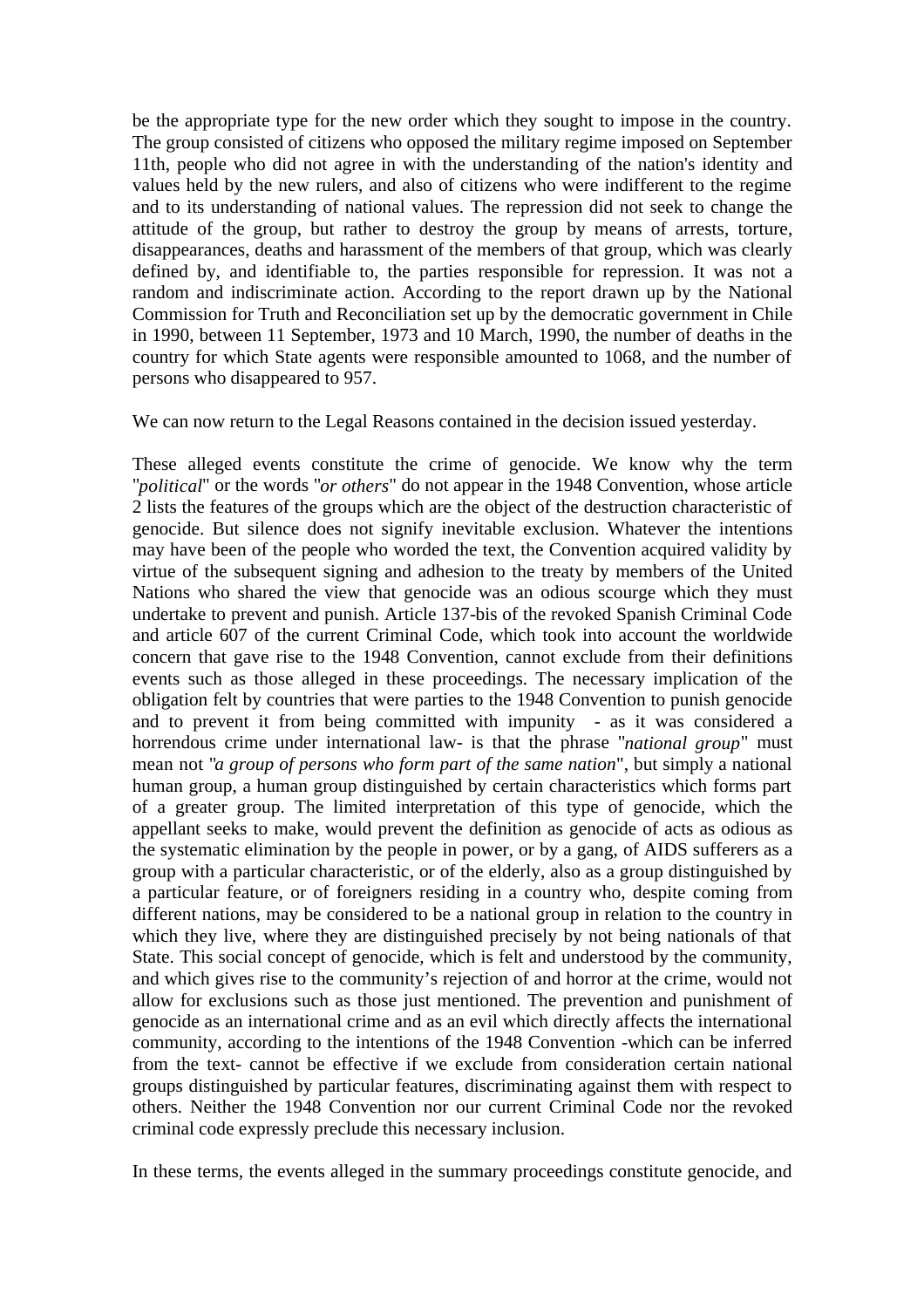consequently article 23(4) of the Organic Law of the Judiciary is applicable to the case. At the time of the events in the country in which they took place, efforts were made to destroy a national group with certain features, namely those who could not be included in the national reorganisation plan or those who, according to the persecutors, did not fit in. The victims included foreigners, and in particular a large number of Spaniards. All the actual or potential Chilean or foreign victims formed part of a group with certain features, which the persecutors endeavoured to exterminate.

**SIX**. Definition of the alleged events as terrorism.

Again reference will be made to the Legal Reasons of the decision issued by the plenary session on the appeal appearing in record number 84/98 of Division Three. They constitute a reply to the third alleged grounds for this appeal.

The definition of the alleged events as terrorism does not contribute anything new to the resolution of the case, since the alleged events have already been considered susceptible to definition as genocide and are the same events which are being considered. Terrorism is also a crime for which international prosecution is contemplated, as stated in article 23(4) of our Organic Law of the Judiciary, and it has already been mentioned (in paragraph Two of these Arguments of Law) that the provision, which is a current procedural one, is applicable irrespective of when the crimes were committed. However, the Court must state whether the events alleged in the summary proceedings, which are susceptible to definition as genocide, can also be defined as terrorism. The Court believes that it cannot be precluded from defining these events as terrorism simply because our law requires existence of an intention to subvert the constitutional order or to commit a serious breach of public order, and the alleged events are not contrary to Spanish constitutional order. The subversive tendency relates to the legal or social order of the country in which the crime of terrorism is committed or the country which is directly affected by it as the target of the attack, and this necessary transfer of an element does not preclude definition as terrorism according to Spanish criminal law article 23(4) of the Organic Law of the Judiciary. Moreover, we find in the deaths, injuries, coercion and illegal arrests which are the object of the proceedings the particular characteristic of having been carried out by persons forming part of an armed group, irrespective of the institutional functions discharged by such persons, since we must recognize that the said deaths, injuries, coercion and illegal arrests were effected clandestinely and not in the course of the regular discharge of official functions, although the latter were taken advantage of for the purpose. The association to carry out illegal acts of destruction of a group of persons distinguished by certain features was a secret one and developed parallel to the institutional organisation of which the authors formed part, but it cannot be confused with the latter. Furthermore, the following elements also existed: a structure (a stable organisation), a result (the production of insecurity, anxiety or fear in a group or encouragement of such fear among the general population) and a purpose (understood as the rejection of the legal order prevailing in the country at the time), which were unique to the armed band.

Antonio Quintano Ripollés wrote the following in the 1950s: "*One form of terrorism has been the regrettable proliferation in our time, so marked for State monopolies, is the form of terrorism from above, that is, practised by the State openly or in secret, through its official or unofficial agencies. It is clear that this goes beyond internal criminal law proper, although it might be covered by international criminal law in the*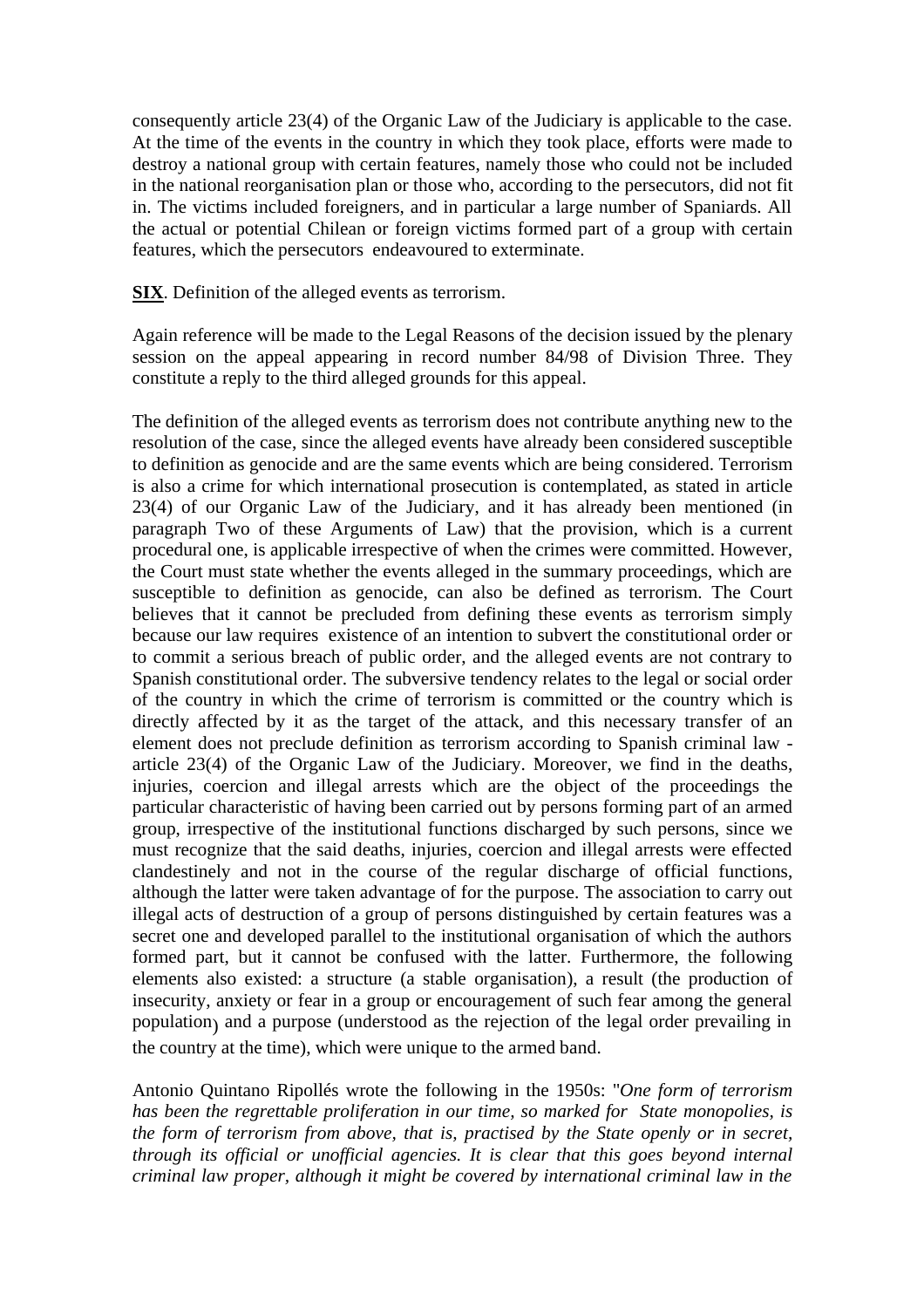*dimension of so-called crimes against humanity or genocide. It is without doubt the vilest aspect of terrorism, as it eliminates all risks and takes advantage of authority to commit its crimes under the cover of official duty and even of patriotism*".

**SEVEN**: Crimes of torture. The fourth ground for the appeal.

Once again, the text of the decision issued yesterday will be referred to.

The alleged torture is part of the greater crime of genocide or terrorism. Therefore, it would be useless to consider whether the crime of torture is, according to our law, a crime for which there is universal prosecution according to article 23(4) of the Organic Law of the Judiciary, as related to article 5 of the Convention of 10th December, 1984 against torture and other cruel, inhuman or degrading punishments. If Spain has jurisdiction to prosecute for genocide abroad, then the investigation and trial must necessarily extend to crimes of torture which are an aspect of genocide, and not only in the case of the Spanish victims as might be inferred from article  $5(1)(c)$  of the said Convention, which is not a duty imposed on the signatory States. Spain would have its own jurisdiction deriving from an international treaty in the case of paragraph 2(5) of the said Convention, but as we have already said, this matter is legally irrelevant for the purposes of the appeal and the summary proceedings.

**EIGHT**. *Res judicata* and existence of pending legal action.

The Office of the Public Prosecutor alleged that there was another lawsuit pending decision, and res *judicata,* in its petition to conclude the summary proceedings, dated 20 March of this year (page 5.531 of the record), repeated these argument in the interlocutory appeal lodged prior to this appeal, on which a decision was issued, and repeated them again during the hearing held on 29 October. The reasons invoked were: that in Chile the events being judged in these proceedings had already been the object of a trial, and the existence of criminal proceedings dealing with the same events currently being conducted at the Court of Appeal at Santiago, Chile, instituted pursuant to two complaints for crimes of multiple homicide and kidnappings instituted against the former president of Chile, Augusto Pinochet Ugarte.

Thus, it is being alleged that the court lacks authority to rule because it does not meet the requirement established in paragraph two of article 23 of the Organic Law of the Judiciary ("*if the criminal has not been acquitted, pardoned or sentenced abroad, or, in the latter case, if he has not served his sentence*").

The Justice Department has expressly quoted cases involving the disappearance of Antonio Llidó Mengual (a Spanish priest arrested by security agents in Santiago in October, 1974 and imprisoned in a detention centre, there having being no information on his fate since then), the disappearance of Michelle Peña (arrested in Santiago by agents of the DINA in June, 1975 and taken to a detention centre, there being no information since then on her fate or on that of the child she was expecting, as she was pregnant when she was arrested) and the death of Carmelo Soria Espinoza, a Spaniard who held dual Spanish-Chilean nationality and who was arrested in Santiago on 15 July, 1976 by agents of the DINA (he was found dead the next day), as crimes on which the Chilean justice system has already ruled.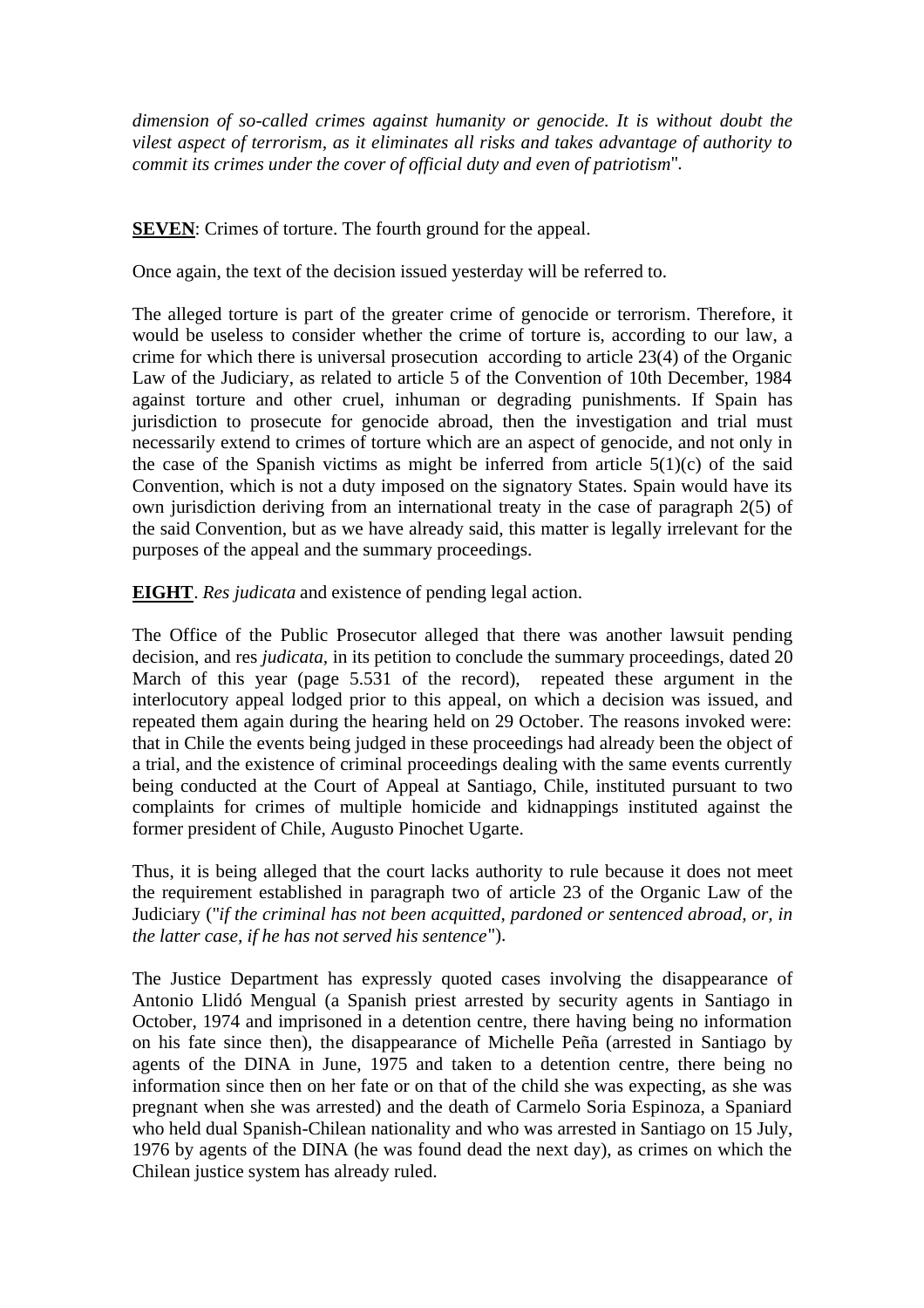In all three cases, the courts of Chile dismissed the prosecution by virtue of the application of Decree-Law 2.191 of 1978 issued by the Government Council of the Republic, pardoning the parties responsible for crimes (with certain express exceptions) committed during the state of siege, namely between ll September, 1973 and 10 March, 1978, provided they were not being tried or had not been sentenced. The court decisions appear on pages 5743 et seq. and 5752, 5753 and 5756 et seq. of the summary proceedings.

It also appears in the summary proceedings, on pages 5.783 et seq. that the proceedings conducted against two persons conducted as a result of the death of Spanish priest Juan Alsina Hurtos (who was arrested on 19 September, 1973 by a military patrol of the Yungay Regiment of San Felipe and executed by the parties who arrested him at the Bulnes bridge over the river Mapocho on the same day) were dismissed by virtue of the same Decree-Law.

The crimes to which reference has been made are to be deemed not already adjudicated. Irrespective of whether Decree-Law 2.191 of 1978 can be considered to be contrary to international *ius cogens,* it cannot be considered to be a true pardon according to Spanish legislation applicable to these proceedings. It is merely a provision which abolishes punishment for reasons of political convenience, and consequently it is not applicable to the case of an accused party acquitted or pardoned abroad (article  $23(2)(c)$ ) of the Organic Law of the Judiciary). That certain behaviour is not punishable, by virtue of a subsequent legal provision abolishing punishment, in the country where the crime is committed (article 23(2)(a) of the said Law), is not relevant in any event in cases of extraterritoriality of Spanish jurisdiction by virtue of the principles of universal protection and prosecution, in view of the provisions of the above mentioned article 23(5) of the Organic Law of the Judiciary.

The four cases mentioned above (among many other, similar ones) cannot be deemed to have been tried or dismissed in Chile, and they justify maintenance of the jurisdiction which is being challenged.

**NINE**. Article 2(1) of the Charter of the United Nations is not a legal provision which can invalidate, in this case, article 23(4) of the Organic Law of the Judiciary. Final considerations.

To conclude, Spanish courts have the authority to judge the events which are the object of these proceedings.

Article 2(1) of the Charter of the United Nations ("The Organisation is based on the principle of the sovereign equality of all its Members") is not a legal provision which invalidates the proclamation of jurisdiction made in article 23(4), which has been quoted frequently in this decision.

When the Spanish courts apply the said legal provision, they are not interfering in the sovereignty of the State where the crime was committed, but rather they are exercising Spanish sovereignty with regard to international crimes.

Spain has jurisdiction to judge the events by virtue of the principle of universal